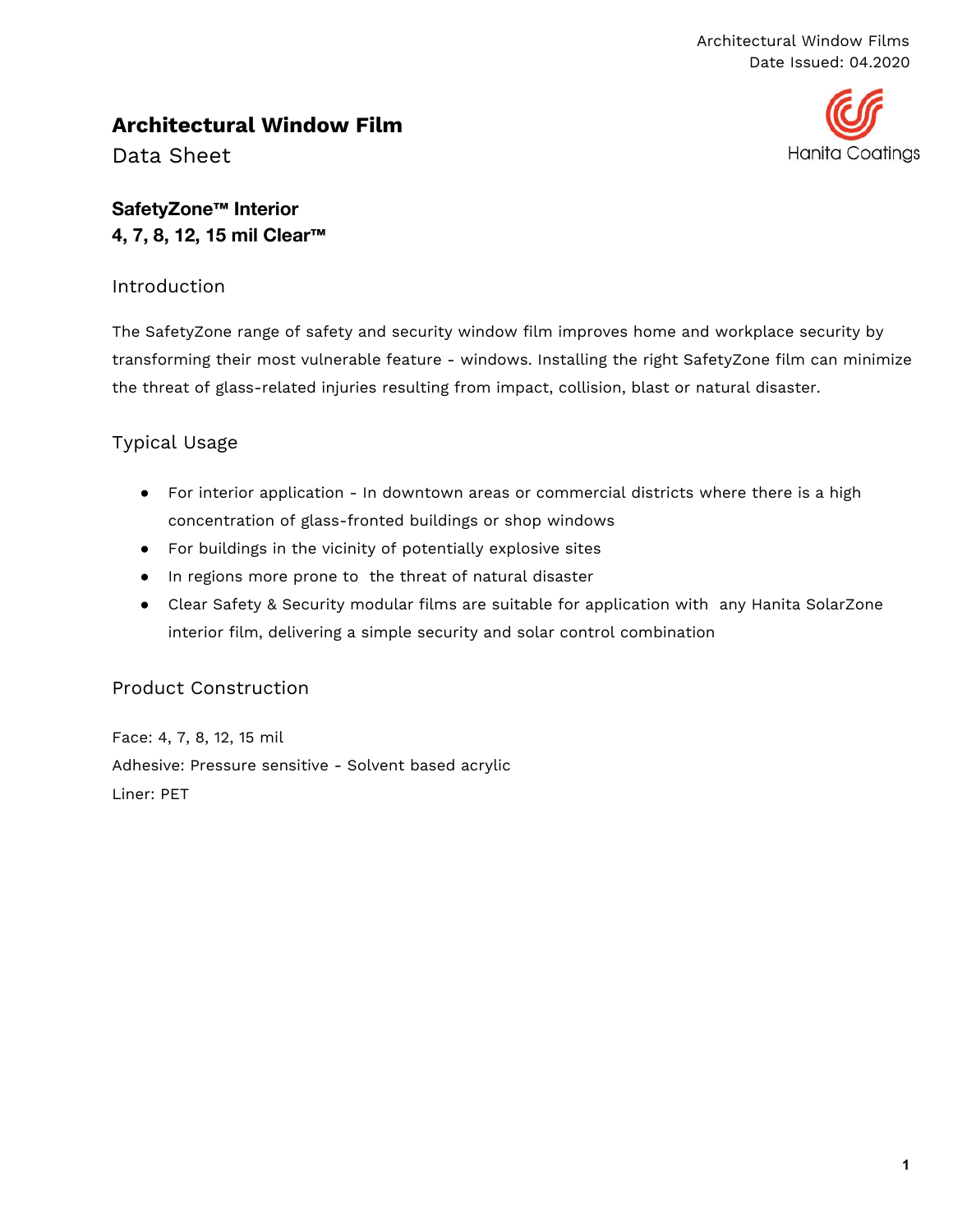

#### **Certificates**

Fire Certificates: DIN EN 13501-1: 2010 B-s1, d0

#### Safety Certificates:

- 4 mil: EN 12600:2003 3B3, EN 12600:2003 2B2, ANSI Z91.1-1984, CPSC 16 CFR 1201, CPSC 1201 Category I, BS 6206:1981 Class B, ASTM D1929, ASTM E84-98, AS/NZS 2208-1996
- 7 mil: CPSC 16 CFR 1201, EN 12600:2000 1B1, BS 476 Fire propagation, BS 476 Fire propagation, ASTM D1929, AS/NZS 2208-1996
- 8 mil: EN 12600:2003 1B1, ANSI Z91.1-1984, CPSC 16 CFR 1201, Shock Tube Testing: GSA 3A, ASTM F-1642 Minimal Hazard, ISO 16934 ER 30(C), Shock Tube Testing: GSA 3B
- 12 mil: DIN EN 356 P2A
- 15 mil: Shock Tube Testing: GSA 2

#### Shelf Life and storage conditions:

When stored in original packaging upon arrival at the customer: 2 years. Recommended Storage conditions are 20 °C (± 2 °C) with 50 %RH (± 5%).

#### Key Features

- Large range of different security levels, ranging from 4 mil to 15 mil thickness
- SafetyZone films are consistently distortion-free
- Clear visibility without the a yellowish hue

#### Film Performance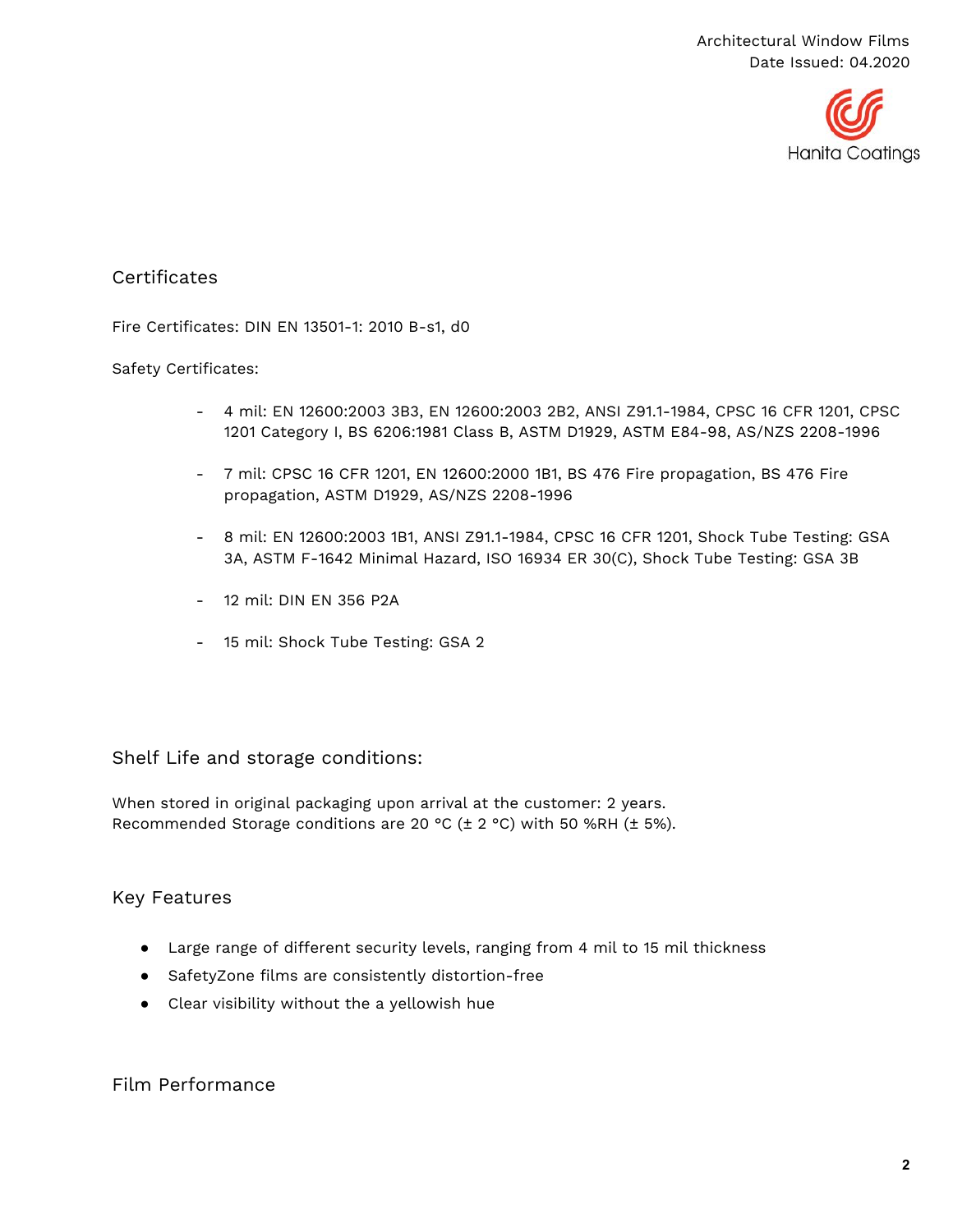

#### Warranted Durability in Years:

|            | Clear 4 mil          | Clear 7 mil | Clear 8 mil | Clear 12 mil | Clear 15 mil |
|------------|----------------------|-------------|-------------|--------------|--------------|
| Durability | $\overline{1}$<br>ı∠ | 12          | 12          | 12           | ı∠           |

#### Mechanical Properties

|                           | Clear 4 mil | Clear 7 mil | Clear 8 mil | Clear 12 mil     | Clear 15 mil     |
|---------------------------|-------------|-------------|-------------|------------------|------------------|
| <b>Thickness</b>          | 4 mil       | 7 mil       | 8 mil       | $12 \text{ mil}$ | $15 \text{ mil}$ |
| Tensile Strength at Break | 28,500 PSI  | 26,000 PSI  | 28,500 PSI  | 28,500 PSI       | 28,500 PSI       |
| Break Strength            | 112 lb/inch | 180 lb/inch | 224 lb/inch | 336 lb/inch      | 420 lb/inch      |
| Elongation at Break       | 125%        | 140%        | 125%        | 125%             | 140%             |
| Peel Strength             | 7 lb/inch   | 7 lb/inch   | 7 lb/inch   | 7 lb/inch        | 8 lb/inch        |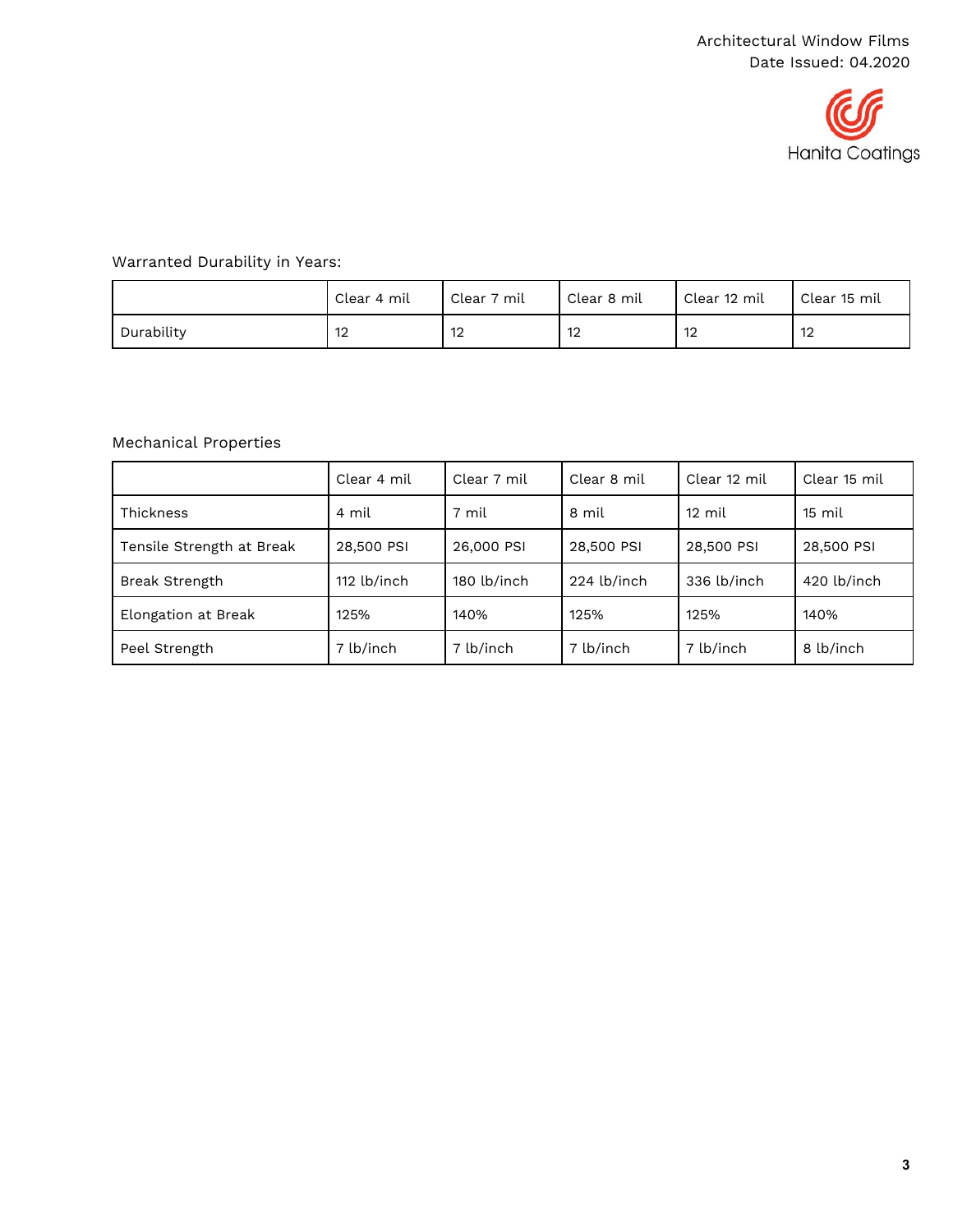# Hanita Coatings

#### Optical & Solar Properties

| Glazing Unit: Pane Single<br>Clear 3mm     | Clear 4 mil   | Clear 7 mil              | Clear 8 mil              | Clear 12 mil             | Clear 15 mil   |
|--------------------------------------------|---------------|--------------------------|--------------------------|--------------------------|----------------|
| Visible Light Transmitted %                | 89            | 88                       | 88                       | 87                       | 87             |
| Visible Light Reflected -<br>Interior %    | 10            | 11                       | 11                       | 11                       | 11             |
| Visible Light Reflected -<br>Exterior %    | 10            | 11                       | 11                       | 11                       | 11             |
| UV Block %                                 | 97            | 99                       | 99                       | 99                       | 99             |
| Total Solar Energy Reflected<br>%          | 9             | $\boldsymbol{9}$         | $\boldsymbol{9}$         | 10                       | 11             |
| <b>Total Solar Energy</b><br>Transmitted % | 81            | 80                       | 80                       | 78                       | 77             |
| Total Solar Energy Absorbed<br>%           | 10            | 11                       | 11                       | 12                       | 12             |
| Emissivity (Room Side)                     | $\frac{1}{2}$ | $\overline{\phantom{m}}$ | $\overline{\phantom{a}}$ | $\overline{\phantom{0}}$ | $\blacksquare$ |
| Glare Reduction %                          | 1             | $\overline{2}$           | $\overline{2}$           | 3                        | 3              |
| Selective InfraRed Reduction<br>%          | 22            | 21                       | 22                       | 23                       | 22             |
| InfraRed Energy Reduction<br>%             | 18            | 18                       | 18                       | 19                       | 19             |
| Shading Coefficient                        | 0.96          | 0.95                     | 0.95                     | 0.94                     | 0.94           |
| Solar Heat Gain Coefficient<br>(G-Value)   | 0.84          | 0.83                     | 0.83                     | 0.82                     | 0.82           |
| U-Value Winter (IP)                        | 1.07          | 1.07                     | 1.07                     | 1.07                     | 1.07           |
| U-Value Winter (SI)                        | 6.07          | 6.07                     | 6.07                     | 6.07                     | 6.07           |
| Luminous Efficacy                          | 0.93          | 0.93                     | 0.93                     | 0.93                     | 0.93           |
| Total Solar Energy Rejected                | 16            | 17                       | 17                       | 18                       | 18             |